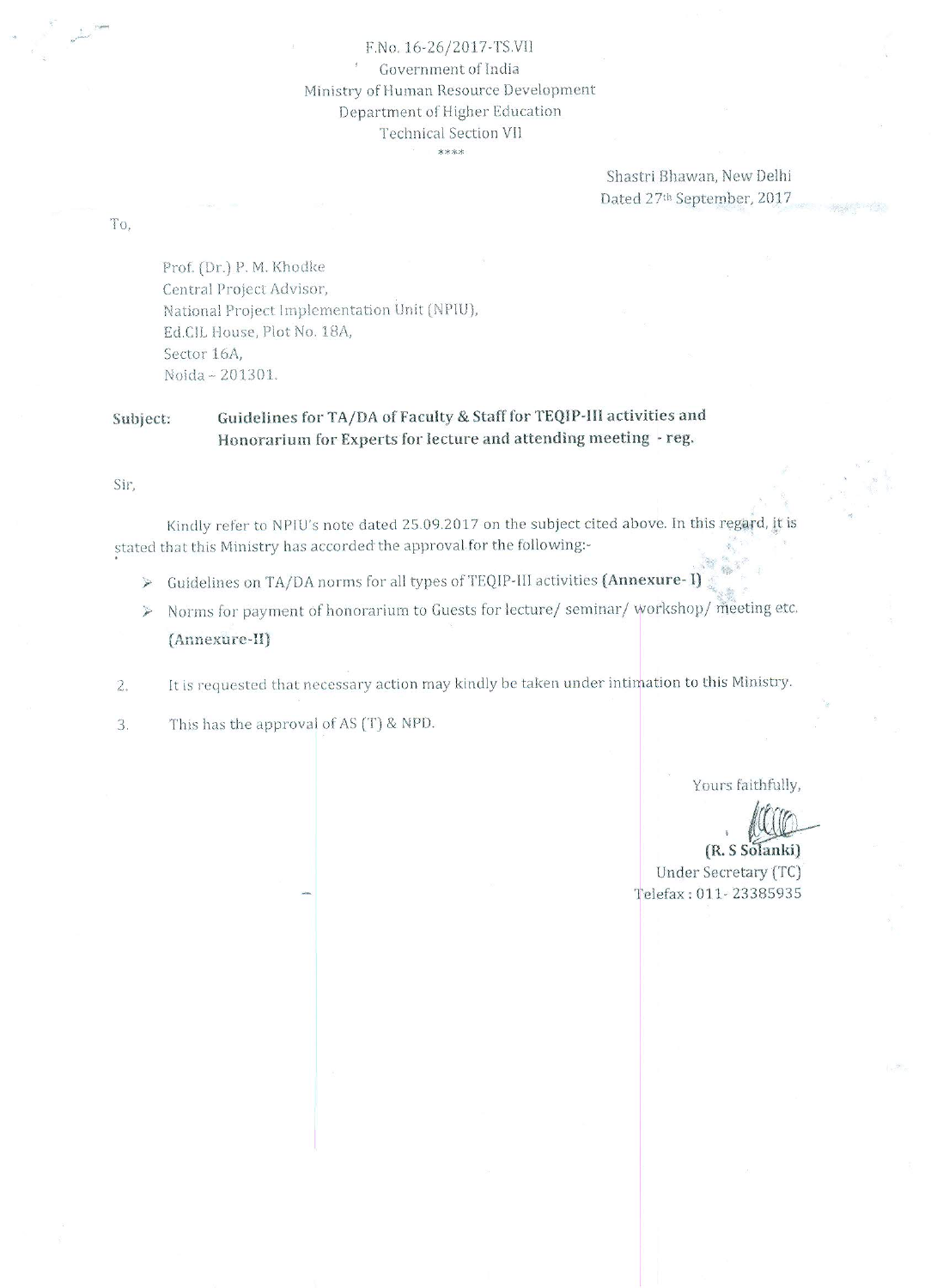# **GUIDELINES ON TA/DA NORMS FOR ALL TYPES OF TEQIP-III ACTIVITIES**

The Guidelines on TA/DA norms are appended below for faculty and staff who will be attending any meeting / conference / workshop / training etc. at the institution other than their own institution.

| Table-1                                                   |                                    |                      |                        |                       |  |  |  |
|-----------------------------------------------------------|------------------------------------|----------------------|------------------------|-----------------------|--|--|--|
| Grade Pay / AGP<br>of Individual<br>(6 <sup>th</sup> Pay) | Pay level<br>(7 <sup>th</sup> Pay) | <b>Travel by Air</b> | <b>Travel by Train</b> | <b>Travel by Road</b> |  |  |  |
| Rs.7600/- and                                             | 12 and above                       | <b>Economy Class</b> | AC First class         | AC/ordinary taxi,     |  |  |  |
| above                                                     |                                    | by Air India*        |                        | Auto / AC Bus         |  |  |  |
| Rs.5400/- to                                              | $9 - 11$                           |                      | <b>AC-II Class</b>     | Ordinary Taxi,        |  |  |  |
| below Rs. 7600/-                                          |                                    |                      |                        | Auto / AC Bus         |  |  |  |
| Rs.4200/- to                                              | $6 - 8$                            | Not Eligible         | AC-II Tier /           | Ordinary Taxi /       |  |  |  |
| below Rs.5400/-                                           |                                    |                      | AC Chair Car           | Auto Rickshaw /       |  |  |  |
|                                                           |                                    |                      |                        | Any Public Bus        |  |  |  |
|                                                           |                                    |                      |                        | incl. AC Bus          |  |  |  |
| Below Rs.4200/                                            | Below 5                            | Not Eligible         | AC-III Tier /          | Auto rickshaw /       |  |  |  |
|                                                           |                                    |                      | <b>AC Chair Car</b>    | Any Public Bus        |  |  |  |
|                                                           |                                    |                      |                        | except AC Bus         |  |  |  |

## **1. Travel Allowance Entitlement**

\*However, on non-availability of Air India Flights connecting two places or non-availability of ticket in Air India flights, Private Airlines by economy class may be allowed subject to the condition that the fare charged is not more than the Air India fare.

**2. Daily Allowance (D.A) Entitlement:** Entitlement of D.A will be as per the following as per the note given below the table-2:

| Grade Pay / AGP of               | Pay level             | <b>Hotel charges</b> | Food bill | <b>Local Travel</b> |
|----------------------------------|-----------------------|----------------------|-----------|---------------------|
| Individual (6 <sup>th</sup> Pay) | (7 <sup>th</sup> Pay) | per day (Max.)       | per day   | with the City       |
|                                  |                       |                      | (Max.)    | (Max.) per day      |
| Rs.10000/- and above             | 14 and above          | Rs.7500/-            | Rs.1200/- | AC Taxi charges     |
|                                  |                       |                      |           | upto 50 KMs         |
|                                  |                       |                      |           | within the city     |
| Rs.7600/- to below Rs.           | $12 - 13$             | Rs.4500/-            | Rs.1000/- | AC Taxi charges     |
| $10000/-$                        |                       |                      |           | upto 50 KMs         |
|                                  |                       |                      |           | within the city     |
| Rs.5400/- to below               | $9 - 11$              | Rs.2250/-            | Rs.900/-  | Non AC Taxi         |
| Rs.7600/-                        |                       |                      |           | charges upto        |
|                                  |                       |                      |           | Rs.338/- within     |
|                                  |                       |                      |           | the city            |
| Below Rs.4200/to below           | $6 - 8$               | Rs.750/-             | Rs.800/-  | Non AC Taxi         |
| 5400/-                           |                       |                      |           | charges Upto        |
|                                  |                       |                      |           | Rs.225/- within     |
|                                  |                       |                      |           | the city            |
| Below Rs.4200/-                  | 5 & below             | Rs.450/-             | Rs.500/-  | Non AC Taxi         |
|                                  |                       |                      |           | charges Upto        |
|                                  |                       |                      |           | $Rs.113/-$ within   |
|                                  |                       |                      |           | the city            |

#### **Table-2**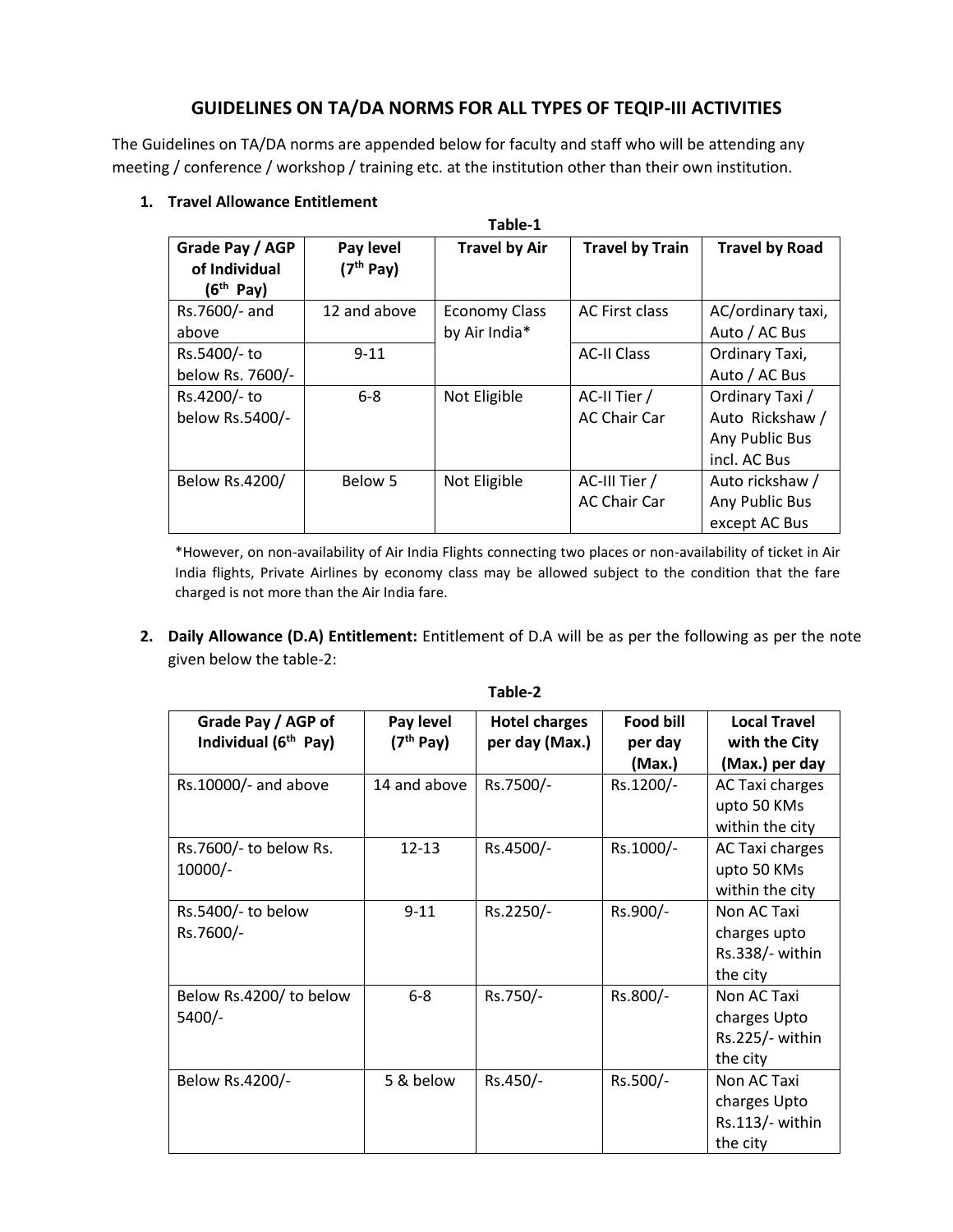- **i. Reimbursement of Hotel charges:** For levels 8 and below, the amount of claim (up to ceiling) may be paid without production of vouchers against self-certified claim only. The self-certified claim should clearly indicate the period of stay, name of dwelling etc. Additionally, for stay in Class 'X' cities, the ceiling for all employees upto Level 8 would be 1000 per day, but it will only be in the form of reimbursement upon production of relevant vouchers. The celling for reimbursement of hotel charges will further rise 25% whenever DA increases by 50 %.
- **ii. Reimbursement of Local Traveling charges:** Similar to Reimbursement of staying accommodation charges, levels 8 and below, the claim (up to the ceiling) may be paid without production of vouchers against self-certified claim only. The self-certified claim should clearly indicate the period of travel, vehicle number etc. The ceiling for levels will further rise by 25% whenever DA increases by 50%. For journeys on foot, an allowance of Rs.12/- per kilometer travelled on foot shall be payable additionally. This rate will further increase by 25% whenever DA increases by 50%.
- **iii. Reimbursement of Food charges :-** There will be no separate reimbursement of food bills. Instead, the lump sum amount payable will be as per Table-2 above and, depending on the length of absence from headquarters, would be regulated as per Table-3 below. Since the concept of reimbursement has been done away with, no vouchers will be required. The lump sum amount will increase by 25% whenever DA increase by 50%.
- **iv. Timing restrictions:**

#### **Table-3**

| Length of absence                                  | Amount payable          |  |
|----------------------------------------------------|-------------------------|--|
| If absence from headquarters is <6 hours           | 30% of Lump sum amount  |  |
| If absence from headquarters is between 6-12 hours | 70% of Lump sum amount  |  |
| If absence from headquarters is >12 hours          | 100% of Lump sum amount |  |

Absence from Head Quarter will be reckoned from midnight to midnight and will be calculated on a per day basis.

# **Note**:

- 1. In case of places not connected by rail, travel by AC bus for all those entitled to travel by AC-II tier and above by train is allowed.
- 2. In case journey is performed by Taxi and more than one person from same college attends the workshop at same place, then the Taxi should be hired on sharing basis and the fare will be reimbursed proportionately to all the travelers.
- 3. In case road journey is performed by own car, copy of RC is to be submitted mandatorily.
- 4. Boarding Passes/Tickets (including Train, Bus etc.) Fare receipts of Taxi and Auto / Bill of Hotel **& Food charges** are to be deposited at the time of preferring the claim.
- 5. At place where no specific rates have been prescribed either by the Directorate of Transport of the concerned State or of the neighboring States:

| For journeys performed in own car / taxi                                   | Rs.24/- per KM |
|----------------------------------------------------------------------------|----------------|
| For journeys performed by auto rickshaw, own scooter etc.   Rs.12/- per KM |                |